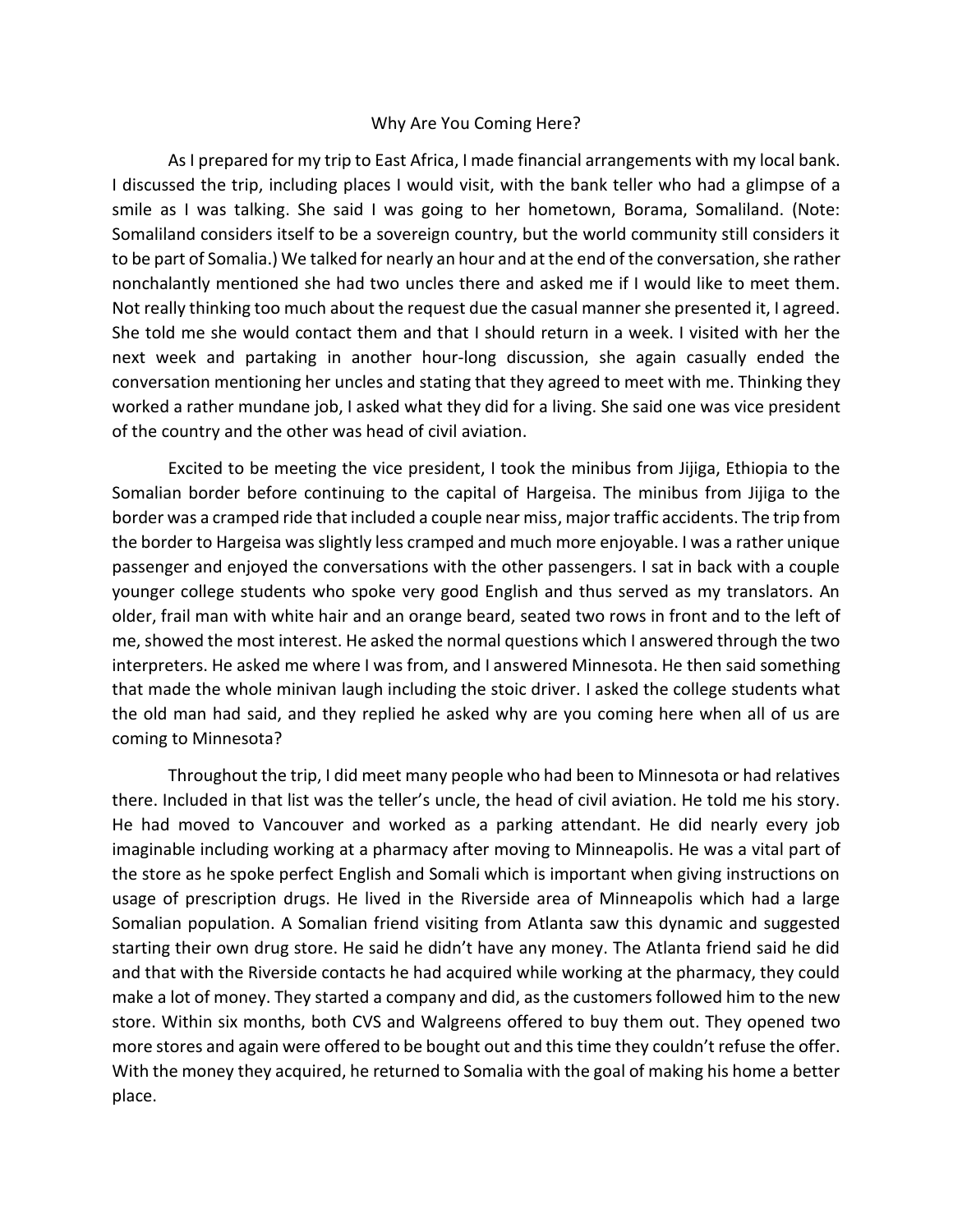His driver took us from his office in Hargeisa to Borama for one of his government meetings as he described life in Somaliland. He pointed out a bank. "That bank is owned by the richest woman in Somaliland. She used to own one little ten foot by ten-foot khat stand that I'm sure you've seen." Khat is a plant that is widely sold and chewed and serves as a stimulant. "People liked her, so she got a lot of business. She opened another stand and another and now she owns banks instead of khat stands." A few miles passed. "Look at those young kids on the road. Much like Minnesota, we have potholes. They are shoveling sand into those potholes all day long. Then when you go over the potholes, it doesn't ruin your shocks as much. Of course, the sand blows out of the potholes in about seven seconds, but they are trying. Drivers give them a tip of something like five cents as they drive by." A few more miles passed. "Right here I hit a goat a few months back. I stopped as I knew the goat would die and it was important for the farmer. The farmer wasn't home, but his young sons were. I told them to give this note containing my cell phone number to their father when he returned. An hour past and the farmer called. I said I hit your goat and I think it's dead. The farmer said that the goat was dead, and I replied saying I'd like to pay for a new one. I then asked how much a new goat would cost. He said he would call me back which he did after five minutes. I answered and he said twenty-four dollars. I told him I wouldn't be back that way for a while. Then I remembered mobile money. I asked if he had an account and he said he did. He gave me his six-digit number, I sent the money to him by cell and repaid him without ever meeting him." Mobile money is a way to send money from person to person and their corresponding banks through cell phones. It has become more popular throughout the world and in Somaliland it was possible to travel without any money as long as you had mobile money. An issue at the time was the mobile money company owned the largest telecommunications companies and banks, giving it a bit of a monopoly feel but it made for much more efficiency. A few more miles and unfortunately, we arrived in Borama and he had to leave. Even with the potholes, it was an enjoyable trip.

The visit with Vice President Abdirahman Saylici, was also enjoyable as he was personable



and described Somaliland as well. He was talkative, yet rather quiet and humble considering his numerous accomplishments. Abdirahman veered from politics, but one major issue is that this state, with its own government, is not recognized by other countries. These countries are afraid by recognizing Hargeisa Somalia, who broke from the rest of Somalia in 1991, that they would antagonize the rest of Somalia, or

sometimes called Mogadishu Somalia. However, Hargeisa is considered to be safer and has economic possibilities. For example, their neighbor is Ethiopia which has the largest economy in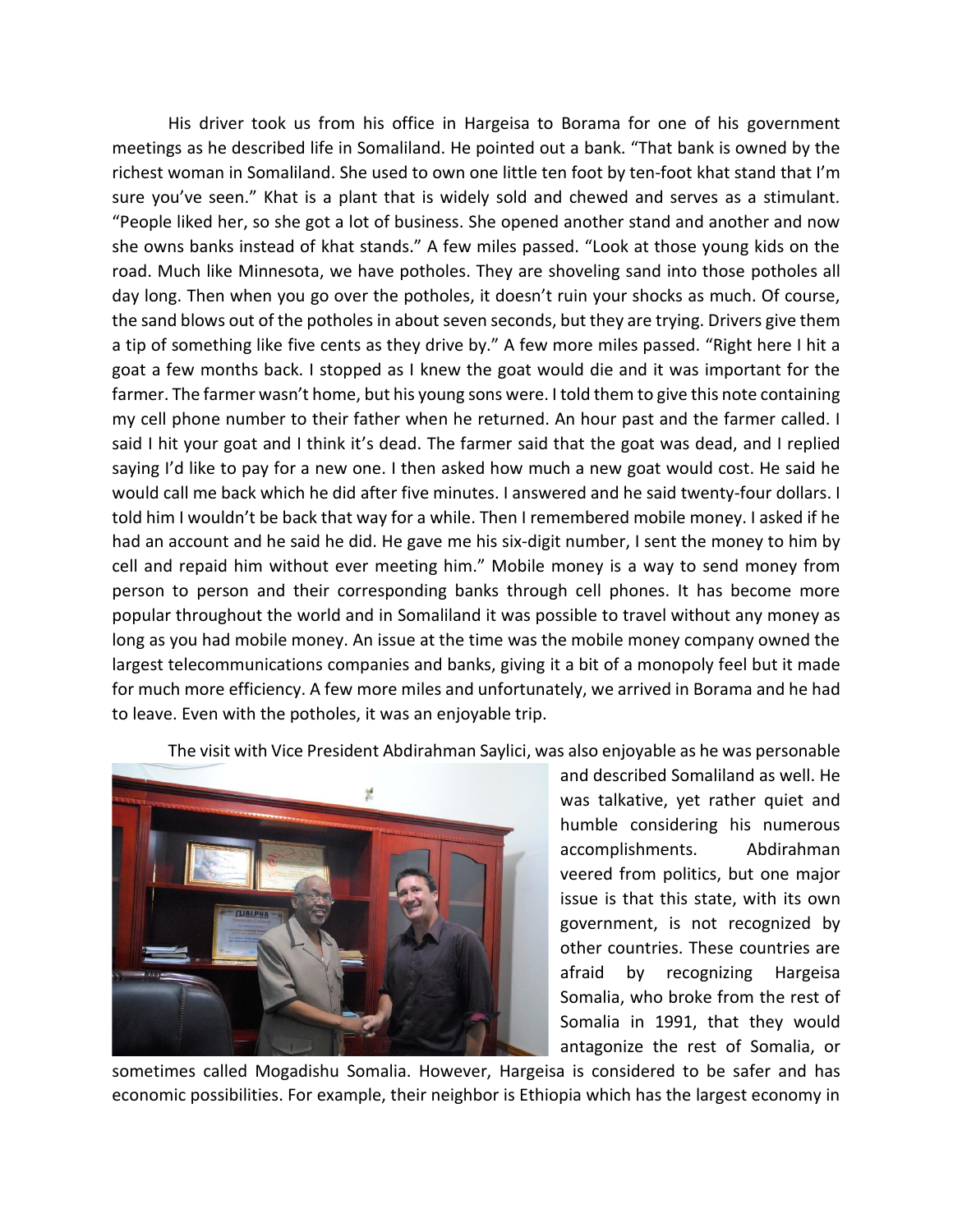East Africa but has no port for exporting good. Somaliland has a sufficient port in Berbera which would seem like a win win for both countries. However, Ethiopia's fear of upsetting Mogadishu means they decline using that port.

Despite being safer than Mogadishu Somalia, it was still required to have an armed guard while traveling outside Hargeisa. The Vice President set me up with one of his assistants, thus fulfilling that requirement. They showed me around Borama after my educational car ride to that city. Included was a visit to Amoud University which was started in 1997, when there was only one university, but it was in Mogadishu. The university is impressive as it has over 4,000 students and offers degrees in education, medicine, agriculture, environment, nursing, law, engineering, and computer science. They also took me to the city of Berbera which has the previously mentioned port. They introduced me to the port director but my impression of him was not as positive as the other two government officials I met. He came off as arrogant and demeaning and I got the impression he could be easily bribed. However, away from the port we had a delicious seafood lunch at a restaurant on the water within viewing distance of the port. We visited Baathela Beach to escape the 110 plus degree heat by jumping in the water. Strolling the city and just absorbing the people and architecture was also entertaining.

The final area they took me was Las Geel, which are remarkably vibrant 7,000 year-old cave paintings. Las Geel means "Camels Waterhole" and marks where two rivers had met but now all that remains is desert. The colors are in red, white and yellow and depict humans and animals such as cows, dogs, goats and antelopes. Locals knew of these caves, but foreign archaeologists "discovered" them in 2002. What stood out was how bright they were, so hopefully the attention from tourists



does not ruin this site. I was the only foreigner there and it did require a permit from the government to visit so this may help preserve these paintings.

My guards were not necessary in Hargeisa thus I could walk around freely in the city. There were reports that visitors needed to be on the lookout for young kids that would throw rocks at them. However, I only had one kid come up to me and that was to ask for money with an adult resident quickly shooing him away. I found the city to be quite relaxing with numerous areas easily accessible from my city center hotel, the Oriental Hotel. Nearby were two entertaining markets, one for changing dollars to large bricks of Somaliland Shillings, and another market for nearly every type of food and goods or services. Close to the market is the Jama Mosque which I could admire from the outside, and near my hotel was the War Memorial, a MiG fighter jet that was taken from the Somali Army during the Civil War. Outside the center was the